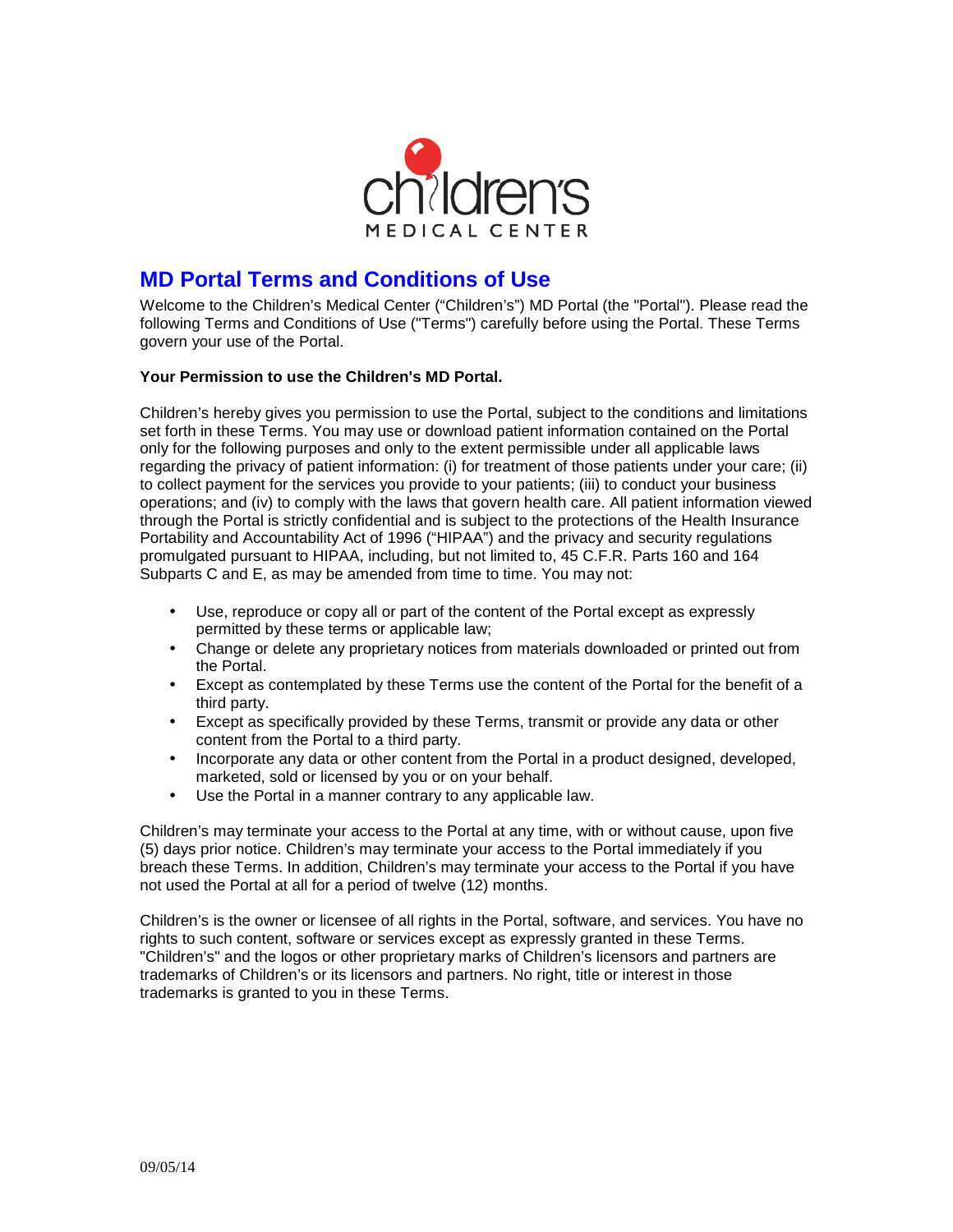#### **Disclaimers**

SERVICES PROVIDED THROUGH AND INFORMATION CONTAINED ON THE SITE ARE PROVIDED "AS IS". CHILDREN'S MAKES NO, AND HEREBY DISCLAIMS ANY, WARRANTY OF ANY KIND, EXPRESS OR IMPLIED, INCLUDING BUT NOT LIMITED TO THE IMPLIED WARRANTIES OF TITLE, NONINFRINGEMENT, MERCHANTABILITY AND FITNESS FOR A PARTICULAR USE OR PURPOSE. FURTHER, CHILDREN'S DISCLAIMS ANY WARRANTY THAT THE PORTAL WILL BE AVAILABLE AT ALL TIMES OR WILL OPERATE WITHOUT INTERRUPTION OR ERROR. CHILDREN'S MAKES NO WARRANTY AS TO THE RELIABILITY, ACCURACY, TIMELINESS, USEFULNESS, ADEQUACY, COMPLETENESS OR SUITABILITY OF THE SERVICES OR INFORMATION PROVIDED THROUGH THE PORTAL. PHYSICIANS SHOULD NOT RELY SOLELY ON THE PORTAL FOR COMMUNICATIONS REGARDING PATIENTS AS UPDATES MAY NOT POST TO THE PORTAL IN A TIMELY MANNER.

#### **Release of Liability, Indemnification**

You agree to be solely responsible for your use of this Portal and for maintaining the confidentiality of your unique username and password. You agree that any use of the Portal by your employees or agents is subject to the Terms, and that you will inform your employees and agents of such Terms and their obligations to abide them. You agree to be responsible for the use of the Portal by your employees and agents. The Portal provides access to general educational information; you understand and agree that such information is not to be used as a substitute for the medical judgment of a qualified health care professional.

In consideration for Children's is permitting you to use the Portal, you expressly release and hold harmless Children's, its trustees, officers, directors, employees, agents and affiliates from any and all claims, liabilities, demands, causes of action, costs, expenses, and damages of every kind and nature, in law, equity, or otherwise, arising out of or in any way related to your use of the Portal, whether arising from negligence or any other acts or omissions by Children's.

In addition, you will indemnify and hold harmless Children's, its trustees, officers, directors, agents, affiliates, and employees, against all actual and direct losses, liabilities, damages, claims, costs or expenses (including reasonable attorney's fees) they may suffer as the result of third party claims, demands, actions, investigations, settlements or judgments against them arising from or in connection with any breach of these Terms, or from any negligence or wrongful acts or omissions, by you or your employees or agents.

The provisions of this section entitled "Release of Liability, Indemnification" shall survive termination of this agreement.

### **Children's is Not Responsible For Any Links To or From Other Sites.**

This Portal may contain links to other Web sites, and other Web sites may provide links to this Portal. These links are provided for your convenience only. Children's does not control these other sites and assumes no liability or responsibility for them, including any content or services provided to you by such sites. You should not consider any link to or from another site as an endorsement of that site by Children's.